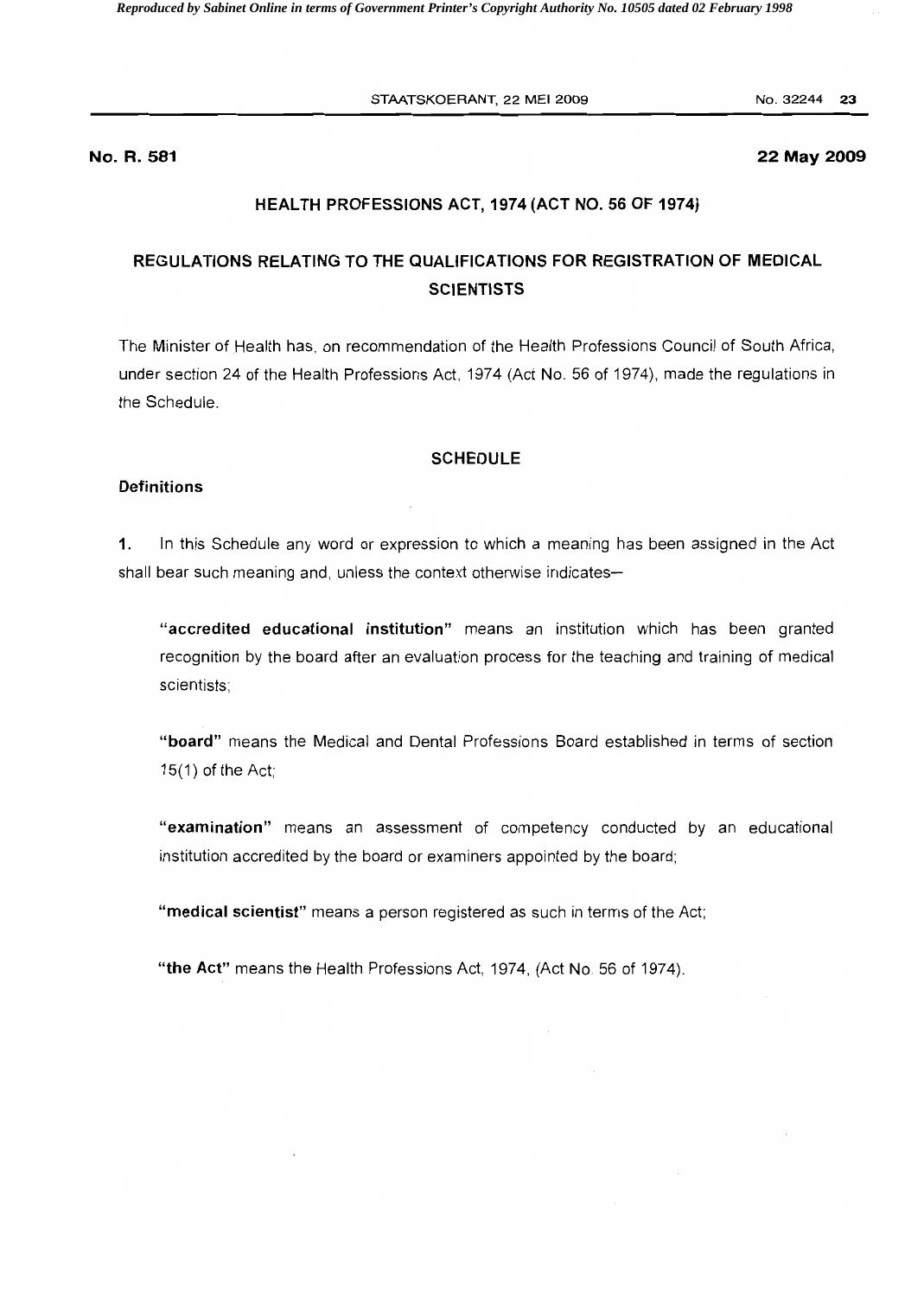*Reproduced by Sabinet Online in terms of Government Printer's Copyright Authority No. 10505 dated 02 February 1998* 

#### **24** NO.32244 GOVERNMENT GAZETTE, 22 MAY 2009

## **Requirements for registration as a medical scientist**

- **2.** The registrar may register as a medical scientist any person who:
	- (a) holds a Bachelor of Science honours degree or an equivalent degree, which includes a research component and principles of scientific methodology, from an accredited educational institution;
	- (b) has completed internship training of twenty-four (24) months at an internship training facility accredited by the board; and
	- $(c)$  has been successful in an examination as determined by the board for the purpose of registration.

## **Registration categories for the registration of medical scientists**

- **4.** The registrar may register a person as a medical scientist in one of the following disciplines-
	- (a) Medical Biological Science;
	- (b) Genetic Counseling; or
	- (e) Medical Physics

5. Medical scientists registered in the discipline medical biological science may, in addition, be registered in professional categories as determined by the board from time to time.

# **Repeal**

6. The regulations promulgated as Government Notices Nos. R.452 of 1978; R.2783 of 1990 and R.456 of 1991, are hereby repealed.